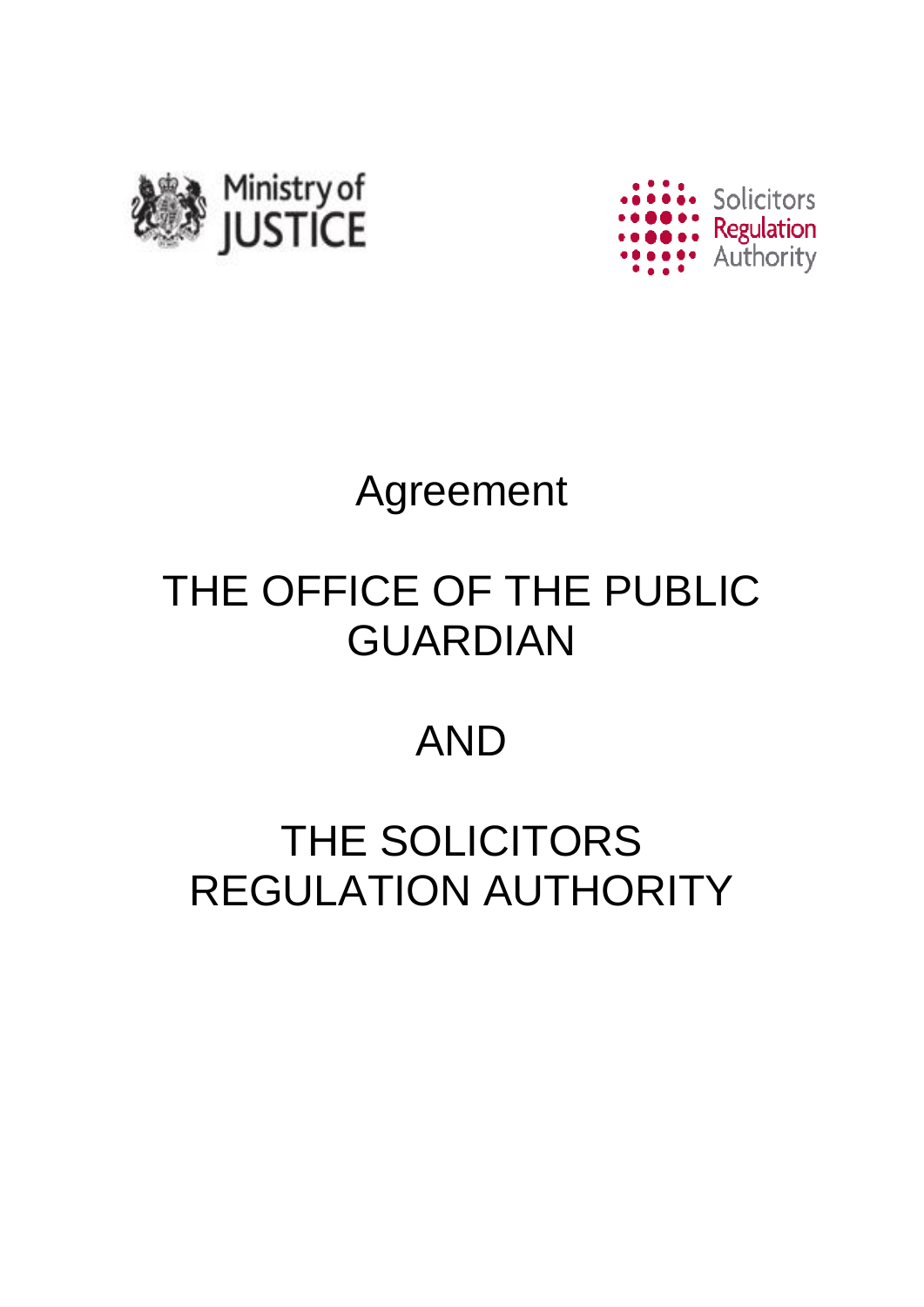#### **1. Introduction**

- 1. The Office of the Public Guardian (OPG) and the Solicitors Regulation Authority (SRA) ("the parties") are committed to working together to achieve the appropriate public interest outcomes in the regulation of solicitors who:
	- a. advise on or prepare Enduring or Lasting Powers of Attorney,
	- b. exercise powers under those instruments,
	- c. act as deputy appointed by the Court of Protection.
- 2. In support of that aim, this agreement ("Agreement") sets out the framework for effective liaison and communications between OPG and the SRA.
- 3. The aims of this Agreement include:
	- a. to assist both parties in their investigation or supervision work in the public interest so far as such assistance is lawful;
	- b. to establish clear channels of communication between the two organisations.
	- c. to promote a clear understanding of the SRA and OPG investigative processes, relevant legislation, working procedures and legal constraints.
	- d. to enable the SRA and OPG to co-operate operationally.
	- e. to facilitate effective investigation and the lawful exchange of information between the parties to further the respective organisations' aims in protecting vulnerable people and those accessing legal services.
- 4. OPG and the SRA recognise and respect their differing statutory duties, operational priorities and constraints, and confidentiality requirements. However, in the public interest they commit themselves to professional cooperation in preventing or taking action in relation to suspected abuse of vulnerable adults involving law firms or solicitors.
- 5. This Agreement sets out in one place a way of working where it is necessary to share information about solicitors and solicitors' firms whose work involves the preparation of Lasting Powers of Attorney (LPA), registration of LPA and Enduring Powers of Attorney (EPA), holding office as a deputy and acting as an attorney under either an LPA or EPA.

#### **2. Legal status and effect**

- 6. Nothing in this Agreement shall, or is intended to:
	- a. create any legal or procedural right or obligation which is enforceable by either of the parties against the other; or
	- b. create any legal or procedural right or obligation which is enforceable by any third party against either of the parties, or against any other third party; or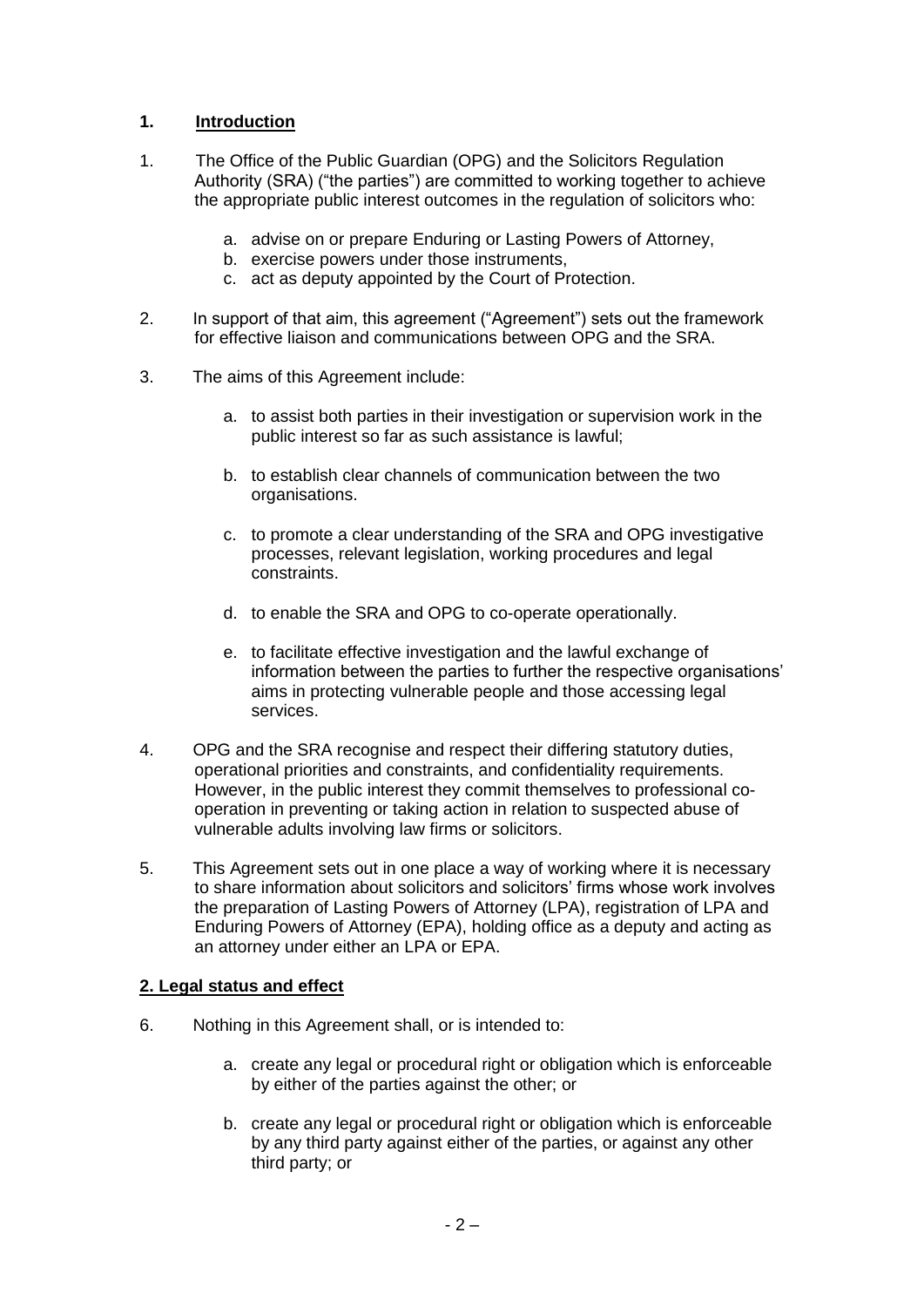- c. prevent either of the parties from complying with any law which applies to them; or
- d. fetter or restrict in any way whatsoever the exercise of any discretion which the law requires or allows the parties to exercise; or
- e. create any legitimate expectation on the part of any person that either of the parties to this Agreement will do any act (either at all, or in any particular way, or at any particular time), or will refrain from doing any act.
- 7. Nevertheless, the parties are genuinely committed to pursuing the aims and purposes of this Agreement in good faith and intend to act in accordance with its terms on a voluntary basis.

#### **3. The Role of the OPG**

- 8. The Public Guardian was created under section 57 of the Mental Capacity 2005 ("the Act"). OPG is an emanation of the Public Guardian and supports the Public Guardian in the registration of EPAs and LPAs, and the supervision of deputies appointed by the Court of Protection. It helps attorneys and deputies to carry out their duties, and protects people who lack the mental capacity to make decisions for themselves ("P").
- 9. OPG's statutory powers derive from the Act and Lasting Powers of Attorney, Enduring Powers of Attorney and Public Guardian Regulations 2007 ('the 2007 Regulations') and (Amendment) Regulations 2010 ('the 2010 Regulations"). The powers include the supervision of Court of Protection Deputies and dealing with representations about the way in which a Court of Protection Deputy or an attorney acting under a registered Enduring or Lasting Power of Attorney is exercising his or her powers. OPG's enquiry and regulatory powers are found in:
	- Section 58 of the Act 'Functions of the Public Guardian'
	- Regulation 40, 41, 46, 47 of the 2007 Regulations
	- Regulation 48 of the 2007 Regulations as amended by the 2010 Regulations
- 10. OPG may bring proceedings in the Court of Protection against attorneys or deputies who are alleged not to be acting in the best interests of P with regards to LPAs and deputyships or, in respect of EPAs, are unsuitable.

#### **4. The Role of the Solicitors Regulation Authority (SRA)**

11. The SRA is the independent regulatory body established by the Law Society for the regulation of the solicitors' profession in England and Wales. The SRA's powers arise from various statutes and regulations including the Solicitors Act 1974, the Administration of Justice Act 1985 and the Legal Services Act 2007. The SRA Handbook are subordinate legislation enacted under these statutory powers.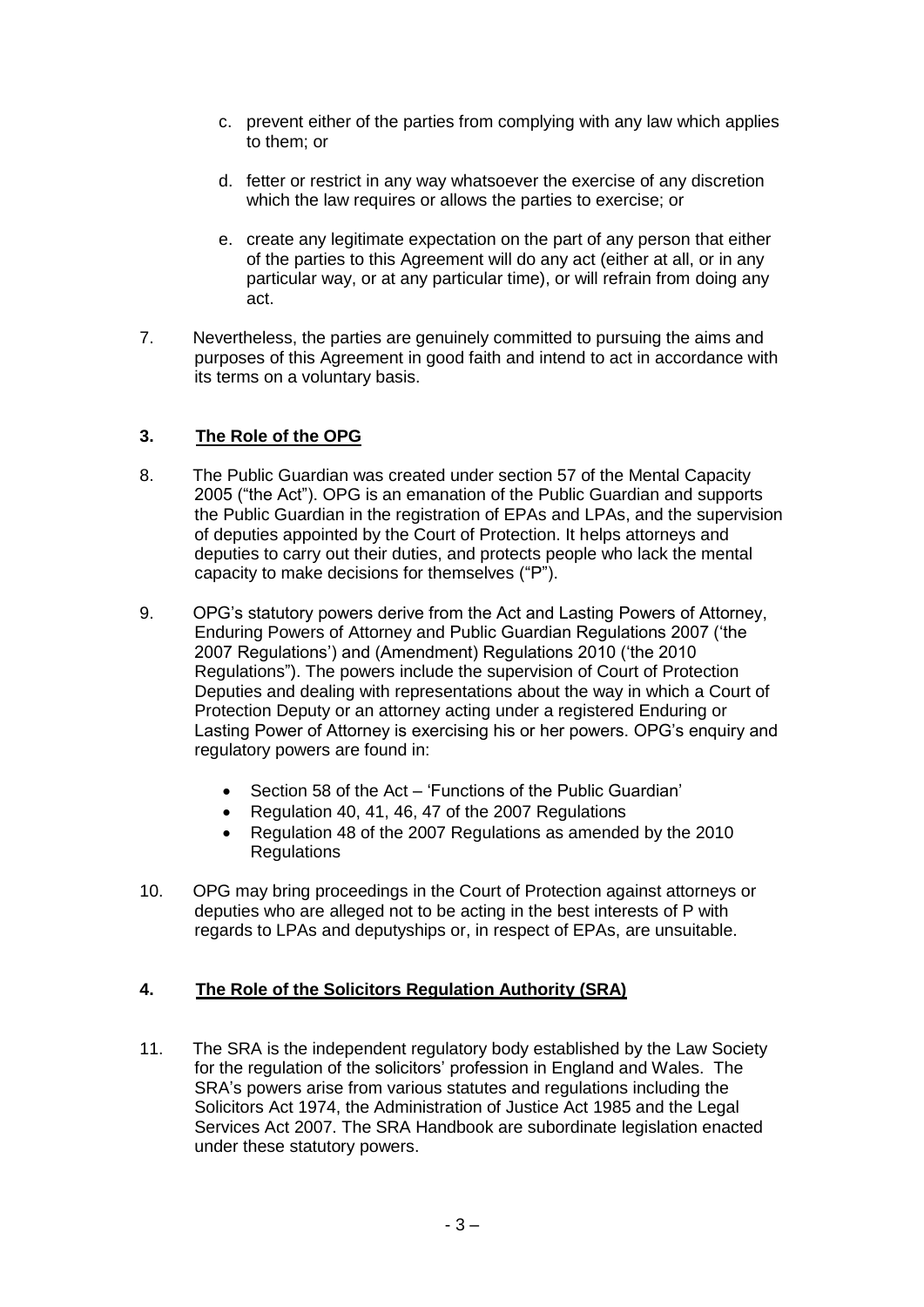- 12. The SRA has statutory powers for the regulation of conduct and effective enforcement of the SRA principles, standards and regulations.
- 13. The SRA has statutory and rule-based powers to require the production of documents or information, such as section 44B of the Solicitors Act 1974 and section 93 of the Legal Services Act 2007.
- 14. The SRA may inspect material that is subject to a law firm's client's legal professional privilege (LPP) or confidentiality but may only use such material for its regulatory purposes. The SRA also protects the LPP and confidentiality of clients. LPP material will not be disclosed by the SRA to any other person other than where necessary for its regulatory purposes. Material that is not subject to LPP may be disclosable in the public interest, in the absolute discretion of the SRA, including material comprising communications in furtherance of crime or fraud.
- 15. The SRA is able to take action on information from any source, including clients and members of the public, solicitors and firms, or organisations such as the OPG. Where it decides to investigate it may follow one of two approaches:
	- a. a paper based investigation which includes an explanation from the subject solicitor.
	- b. investigation by attendance on solicitors' premises which includes the inspection of accounts and client files. These inspections may be undertaken without notice.
	- c. decide to either close the investigation without further action or to take some form of action such as issuing a warning, to a rebuke or fine or a condition on a practising certificate. Most internal decisions made by the SRA are published on its website.
- 16. The investigation of serious misconduct, including dishonesty, may lead to two possible outcomes:
	- a. Intervention the SRA can effectively close down a solicitor's practice where there is "reason to suspect dishonesty" by the solicitor or there are serious breaches of our standards and regulations. In deciding whether or not to intervene, a balance must be achieved between protection of the public and the interests of the solicitor: failure to intervene may have serious consequences for clients, but the consequences of an intervention for solicitors are generally very serious also.
	- b. prosecution before the Solicitors Disciplinary Tribunal – in any case where it is likely that a solicitor would be subject to a suspension from practice, or a striking off, the case may be referred to the independent Solicitors Disciplinary Tribunal (the Tribunal) for a hearing which is generally held in public and where formal evidence, including cross examination, is taken. The SRA prosecutes the subject before the Tribunal.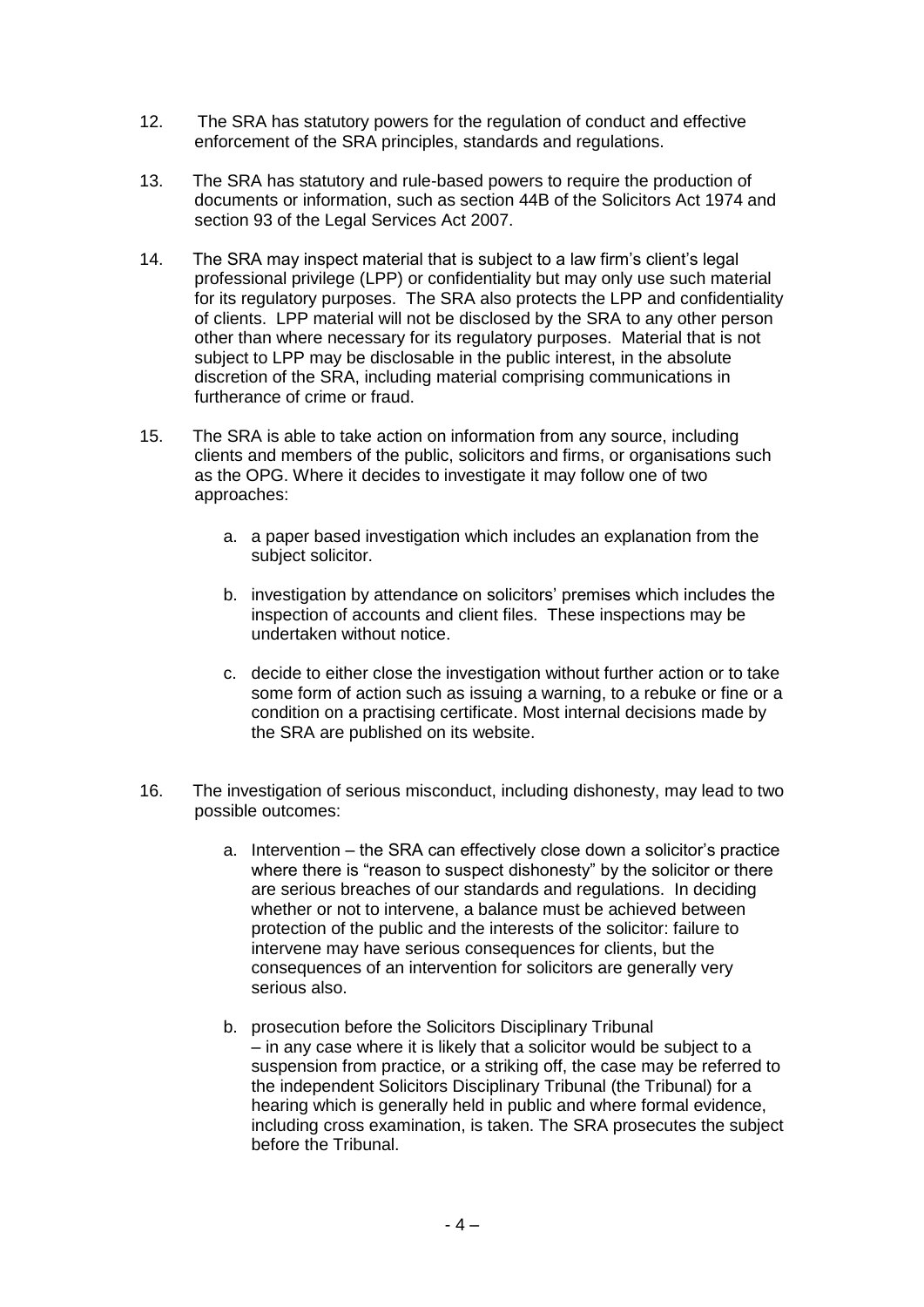17. Solicitors may contest an intervention in the High Court and defend themselves at the Solicitors Disciplinary Tribunal. The SRA also investigates and prosecutes breaches of Sections 20 to 25 of the Solicitors Act 1974, which relate to offences committed by non solicitors holding themselves out as solicitors, undertaking functions reserved for qualified solicitors or obtaining employment in solicitors' offices as solicitors These alleged breaches are commonly referred to as 'bogus solicitor offences'.

#### **5. Information sharing**

- 18. Where it is lawful and in the public interest to do so, the parties agree to disclose information to the other:
	- a. to enable the assessment of risk to the public such as to:
		- i. minimise the risk of financial default;
		- ii. protect vulnerable clients or beneficiaries;
		- iii. minimise the risk of fraud or other criminality; and
		- iv. identify the risk of financial failure.
	- b. so that alleged criminality, misconduct, breach of the SRA principles, or other failures are properly investigated and decided upon;
	- c. to enable the proper processing of claims or applications for redress or compensation of any description; and
	- d. for the purposes of regulatory, disciplinary or other legal proceedings, whether in public or not;

provided that the recipient is reasonably considered able to take regulatory or other proper action upon the information.

- 19. The recipient of information received from the other party will:
	- a. comply at all times with the General Data Protection Regulation ('GDPR') (and as later saved by the EU Withdrawal Bill), the Data Protection Act 2018, any relevant codes or conduct or certifications along with any related or analogous legislation;
	- b. keep the information secure;
	- c. use the information only for proper purposes, such as regulatory, disciplinary or other legal investigations or proceedings; and
	- d. liaise or co-operate where appropriate to avoid action that prejudices or may prejudice an investigation by another party or person.
- 20. Proper purposes may also include further lawful disclosure of the information such as to persons under investigation, witnesses, legal advisers, other regulators, professional bodies, prosecuting bodies, and law enforcement agencies including the police, HM Revenue and Customs, the Serious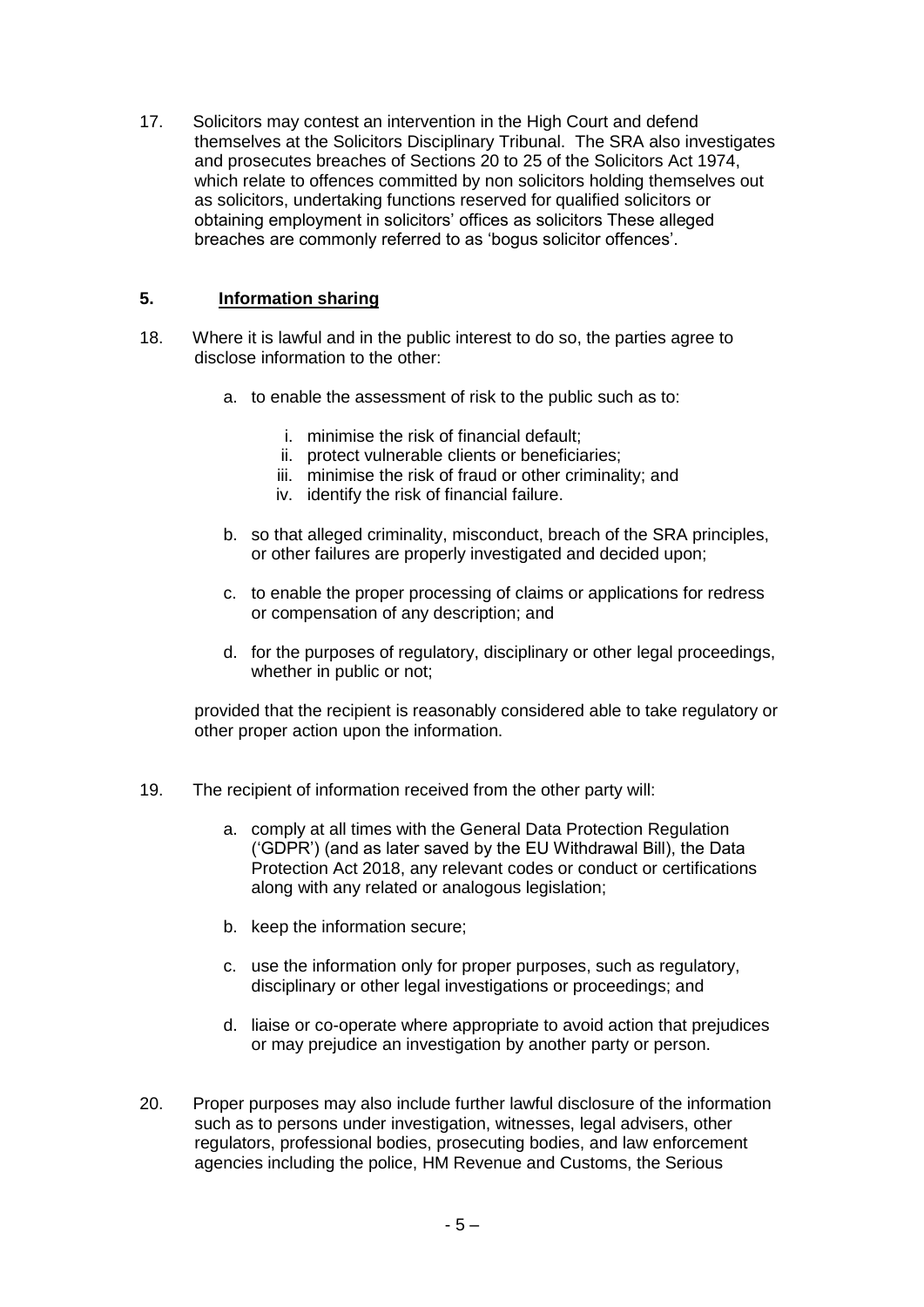Organised Crime Agency (or any body that in future carries out the functions of such bodies).

- 21. The parties agree to ensure that disclosures to the other party are lawful including the common law principles of confidentiality and privacy and the Human Rights Act 1998.
- 22. The disclosing party also agrees to notify the recipient of:
	- a. any restrictions on the use to which the information can be put, and
	- b. any restrictions which apply to the onward disclosure of the information, and

in the absence of such notification, the receiving party may assume that there are no such restrictions (in addition to any restrictions that apply as a matter of law).

#### 23. In general:

- a. The SRA will provide the OPG, so far as it is practicable and lawful to do so, and in accordance with the procedure set in this Agreement, with indications or evidence of any misconduct on the part of a solicitor where it has reason to believe they are acting as a Court of Protection Deputy or as attorney under a registered Enduring or Lasting Power of Attorney. This includes may include evidence of breaches or potential breaches of the civil law duties of a Deputy or attorney.
- b. OPG will, so far as it is practicable and lawful to do so, and in accordance with this Agreement, pass to the SRA indications of professional misconduct on the part of a solicitor in the course of his or her acting as a Court of Protection Deputy or as attorney under a registered Enduring or Lasting Power of Attorney.
- 24. The objective is to enable both parties to make a considered decision as to what regulatory action should be taken to protect the public, and what further co-operative action may be required or desirable.

#### **6. Practical exchange of information**

- 25. The SRA may seek information from OPG pursuant to section 44BB of the Solicitors Act 1974 or any analogous or replacement power.
- 26. All information exchanged between the parties should pass via the nominated Single Point of Contract (SPOC).
	- a. The SRA's Head of Fraud and Confidential Intelligence Bureau (FCIB) and The SRA's General Counsel Directorate's Senior Legal Consultant.
	- b. OPG's Operational Delivery Manager (Investigations) and OPG's Head of Information Assurance.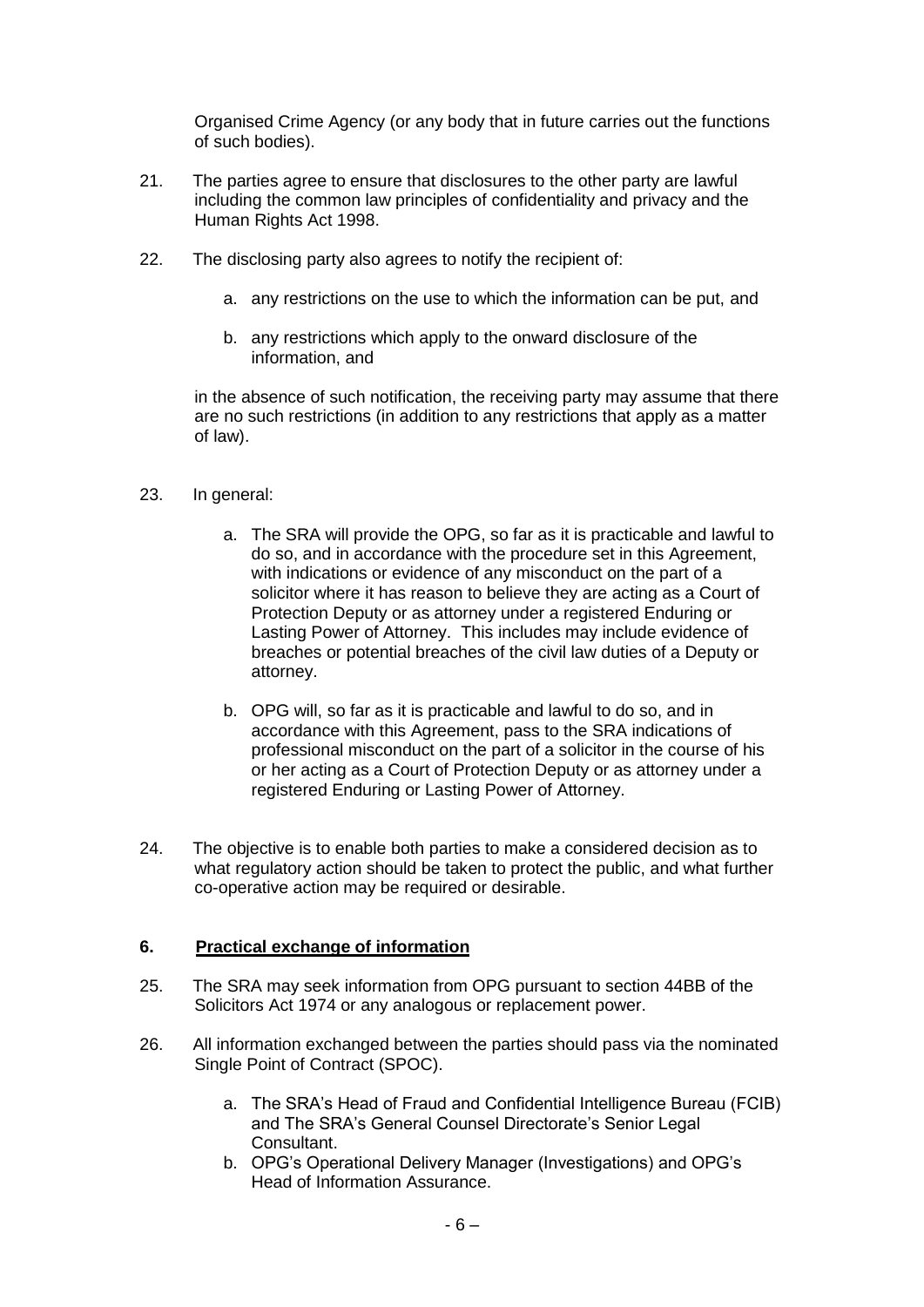The named individuals who hold the relevant roles are included in Schedule One.

- 27. All correspondence will be between these persons only or their respective nominees and this may include those working on a particular file. The SRA and OPG SPOCs may change from time to time; the parties will notify each other in writing of any such change.
- 28. In general, where the SRA or OPG receives information relating to suspected criminal activity or associations or misconduct which does not indicate a specific crime, such information shall, in appropriate cases, be passed between the SPOCs**.**
- 29. When the SRA receives evidence of an allegation of fraud or other criminal activity, a representative will in appropriate cases notify OPG's representative as soon as practicable by email, and where appropriate, before any overt action is taken. The parties can then consider the proper course of action having regard to their respective priorities and any requirement for confidentiality.
- 30. Similarly, when OPG has suspicions or concerns about a solicitor's conduct or that of a solicitor's employee contact will in the first instance be between the OPG SPOC and the FCIB SPOC in order to exchange information and assess the nature and urgency of the problem**.**

#### **7. Meetings**

31. In order to ensure effective working relationships the respective representatives of the SRA and the OPG will meet on request of either party in order to discuss current cases with a view to establish best practice.

#### **8. Other Assistance**

- 32. Where the SRA has intervened in a solicitor's practice and an agent is in possession of files the SRA is bound by the same duty of client confidentiality and duty to protect legal privileged material as was owed by the solicitor. The crime/fraud exception may render this duty inapplicable.
- 33. On occasions third parties ask the SRA to take action and indicate that a crime or crimes may have been committed by a solicitor. The complainant will normally be directed to inform the police and OPG insofar as it relates to a matter within the terms of this Agreement. Such facts can sometimes only be communicated to the police or OPG with the person's consent.
- 34. Where, as a result of investigation by the SRA and subsequent findings by the Solicitors Disciplinary Tribunal, a solicitor is found guilty of professional misconduct and the person concerned is also a Court of Protection Deputy or an attorney, the SRA will advise OPG of this fact.
- 35. Either of the parties may request additional co-operation in the following areas, and such requests shall be given due consideration:
	- a. sharing subject-matter expertise;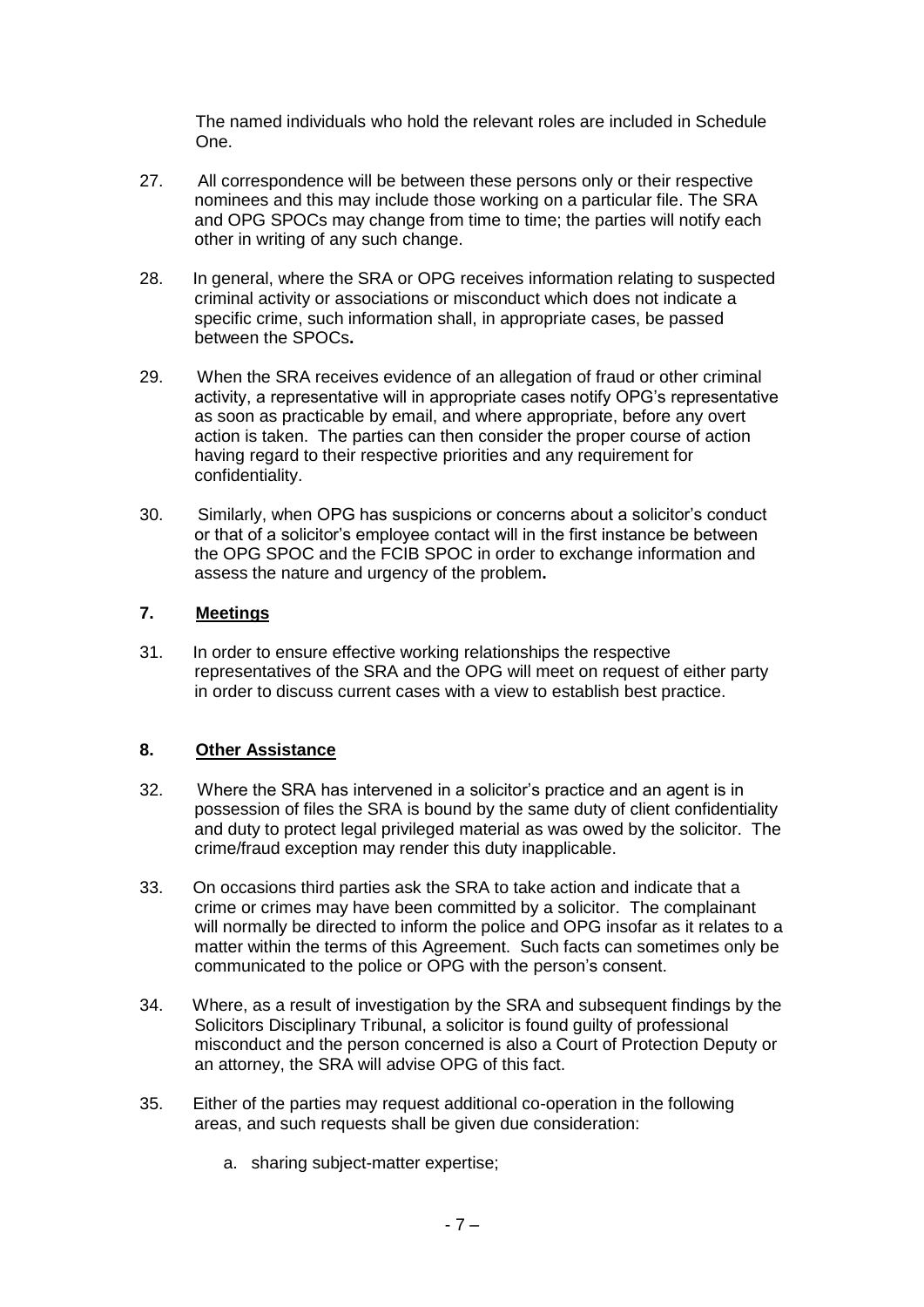b. supplying witness statements, expert advice or oral evidence for use or potential use in court or tribunal proceedings.

#### **9. Security and assurance**

- 36. The parties agree to:
	- a. only use the data for the purposes for which they have received it;
	- b. store data securely;
	- c. ensure that only people who have a genuine business need to see that data will have access to it;
	- d. report data losses or wrongful disclosure to the SPOCs.
	- e. only hold it while there is a business need to keep it;
	- f. destroy it in line with applicable guidelines;
	- g. provide assurance that they have complied with these principles, upon request.

#### **10. Freedom of Information Act 2000 (FOIA)**

37. The SRA is not subject to the FOIA but as transparent regulator operates its own voluntary code ('The SRA Transparency Code). The OPG is subject to the FOIA. Each party will notify the other when it receives a freedom of information request for information provided to it by the other party. The party in receipt of the request will notify the other if it considers the information should be released under the FOIA or SRA Transparency Code, as appropriate, and if not which exemptions or limitations it considers may apply within reasonable timescales. Any final decision is a matter for the party in receipt of the request.

#### **11. Costs/charges/liability**

38. No charges will be made. Neither party shall be liable to the other for any loss howsoever arising in connection with this agreement in so far as permitted by law.

#### **12. Resolving issues**

39. Issues and problems that arise between the two will be resolved through discussion by the SPOCs, with escalation to more senior managers where necessary.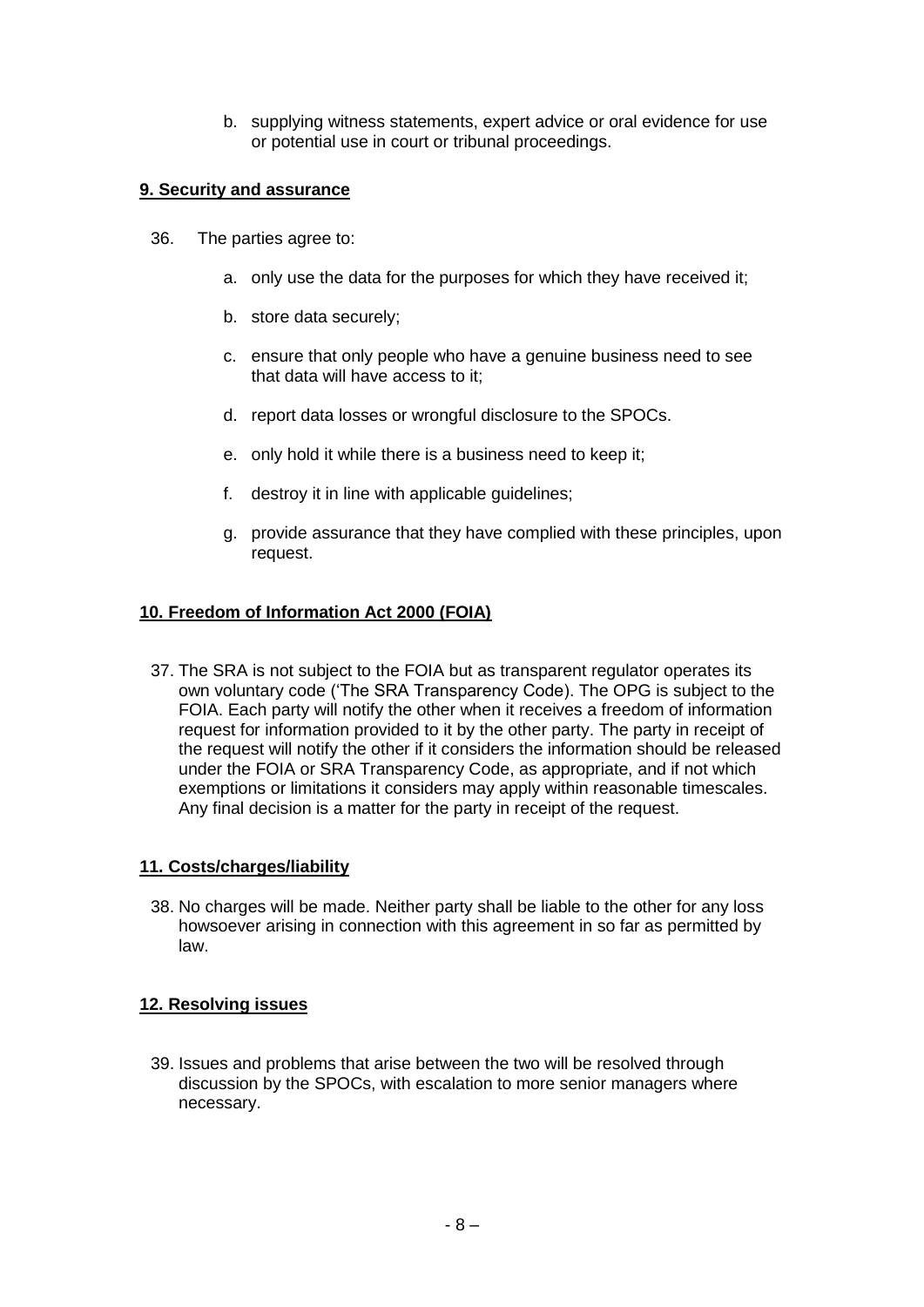#### **13. Reporting and review arrangements**

- 40. This Agreement will remain in force until terminated by either party. The parties will use their best endeavours to review its operation every three years.
- 41. Any changes to this Agreement may be agreed in writing.

#### **14. Transparency**

42. This Agreement is a public document and the parties may publish it as they separately see fit.

**Signatories**

 $\int$ 

 **for OPG Date 19 February 2019**

**Name: Alan Eccles**

**Description: Public Guardian and Chief Executive**

MUN mp

 **for SRA** 

**Name: Carol Westrop <b>Date Date 18 February 2019 Description: Head of Legal Policy**